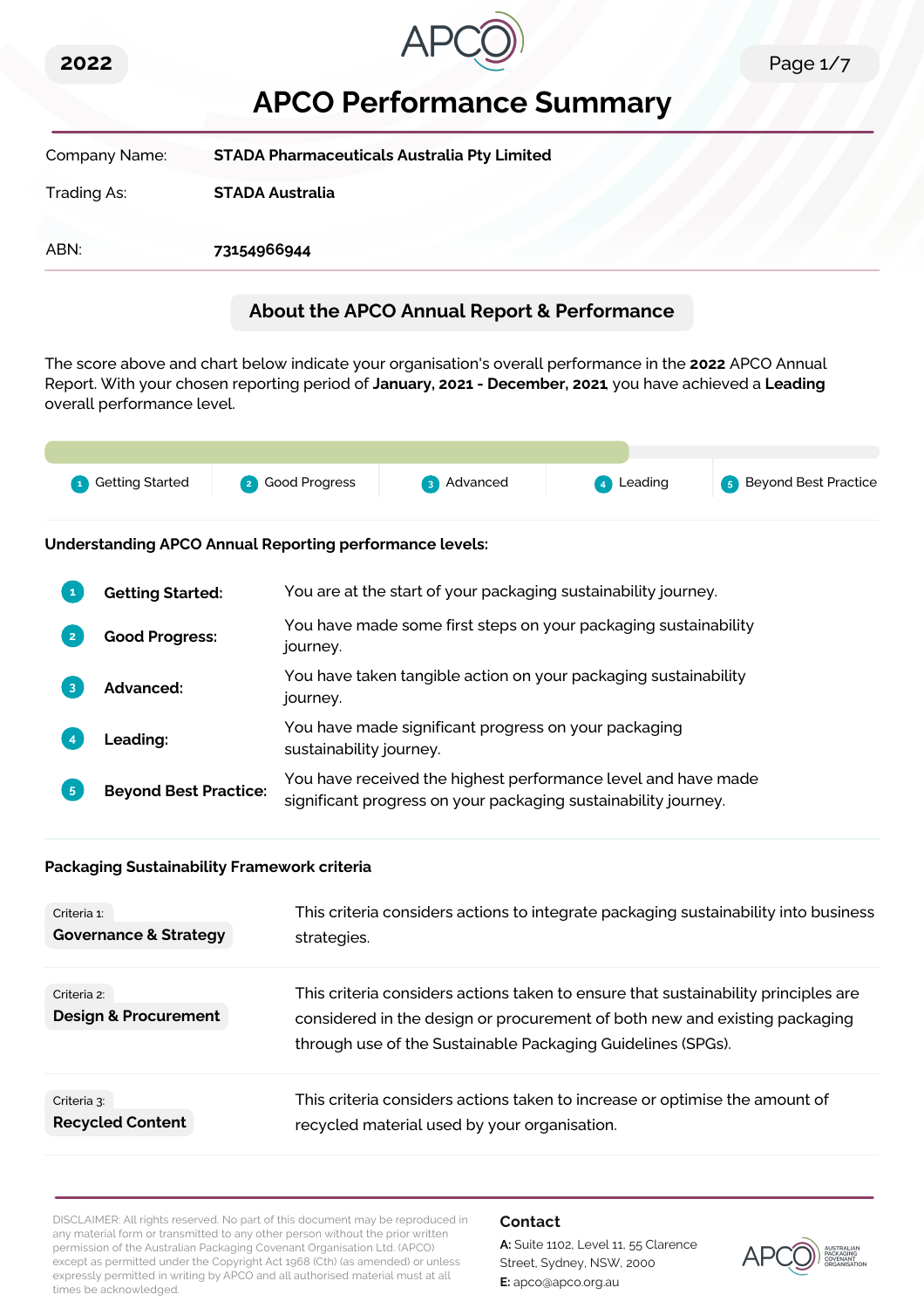| 2022                                        | Page $2/7$<br><b>APCO Performance Summary</b>                                                                                                                                     |
|---------------------------------------------|-----------------------------------------------------------------------------------------------------------------------------------------------------------------------------------|
| Criteria 4:                                 | This criteria considers actions taken to improve the recovery of packaging at                                                                                                     |
| Recoverability                              | end-of-life and increase use of reusable packaging.                                                                                                                               |
| Criteria 5:                                 | This criteria considers the extent to which packaging has been labelled to help                                                                                                   |
| <b>Disposal Labelling</b>                   | consumers determine what to do with packaging at end-of-life.                                                                                                                     |
| Criteria 6:                                 | This criteria considers progress in increasing the amount of on-site solid waste                                                                                                  |
| <b>On-site Waste</b>                        | being diverted from landfill.                                                                                                                                                     |
| Criteria 7:<br><b>Problematic Materials</b> | This criteria considers the extent to which organisations are actively phasing out<br>problematic and unnecessary single-use plastic packaging and<br>preventing/reducing litter. |
|                                             |                                                                                                                                                                                   |

## **APCO Annual Report Criteria Performance & Responses**

Provided below are your organisation's responses to the questions within the APCO Annual Report.

Criteria 1

#### **Governance & Strategy**

Does your organisation have a strategy that includes goals for packaging sustainability that addresses the Sustainable Packaging Guidelines (SPGs) or equivalent?

 $Yes$   $\bigcirc$  No

#### Supporting Evidence

STADA operates under an environmental protection and ecological sustainability strategy which includes packaging and waste. This information is outlined on the STADA AG website: https://www.stada.com/aboutstada/sustainability/sustainable-business.

Criteria 2

**Design & Procurement**

Do you use the SPGs to review your packaging?<br>
Do you use the SPGs to review your packaging? Are you keeping records of the outcomes of your reviews using the SPGs?

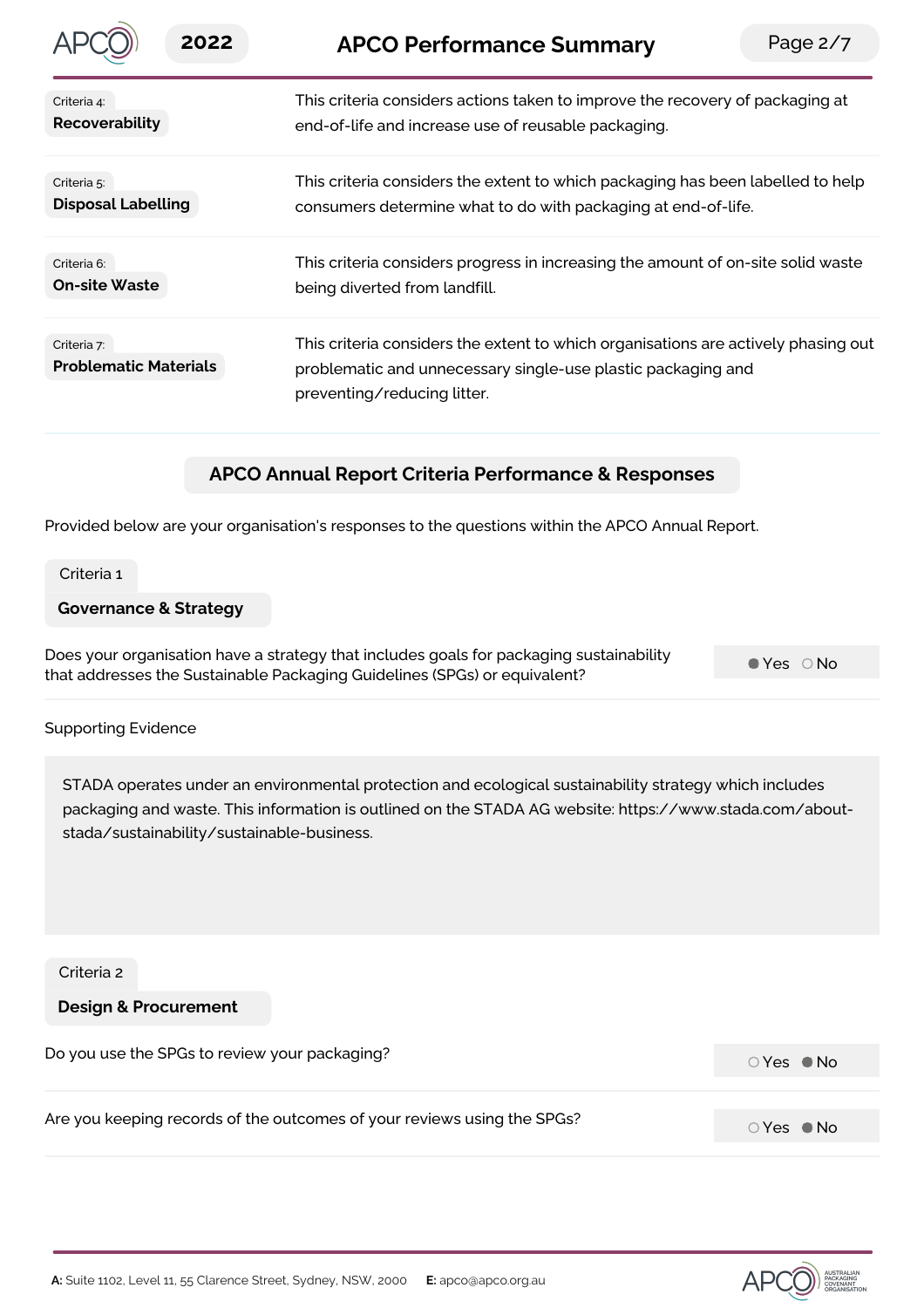

#### Please provide an example of a positive outcome you have achieved.

N/A

How many reviews did you conduct during the reporting period?<br>0

#### Supporting Evidence

STADA Australia is a pharmaceutical company that follows the mandatory guidelines set out by the Australian Government Department of Health, Therapeutic Goods Administration. We are also part of a Global organisation which is responsible for product packaging decisions across the world. As such, STADA AU is limited in its options for changing product packaging. We are, however, confident that our Global counterparts operate under an environmental protection and ecological sustainability strategy which includes packaging

*Your full response can be found towards the end of this document.*

#### Criteria 3

#### **Recycled Content**

| Do you have a policy or procedure to buy products and/or packaging made from<br>recycled materials? | $\bullet$ Yes $\circ$ No |
|-----------------------------------------------------------------------------------------------------|--------------------------|
| Does any of your packaging contain recycled materials?                                              |                          |
| Primary                                                                                             | $\bullet$ Yes $\circ$ No |
| Secondary                                                                                           | $\bullet$ Yes $\circ$ No |
| Tertiary                                                                                            | $\bullet$ Yes $\circ$ No |

#### Supporting Evidence

STADA is constantly improving its sustainable products and packaging programs to reduce plastic in packaging design, increase the use of recycled cardboard for product and transport boxes, while reducing carbon footprint across the packaging supply chain. Its subsidiaries significantly contribute to this program, i.e. Hemofarm (Serbia) preserved 171 hectares of wood during previous 10 years by using recycled cardboard for packaging, which is equivalent to 218 football fields approximately. Please see: https://www.stada.com/about-stada/sustainability/sustainable-business

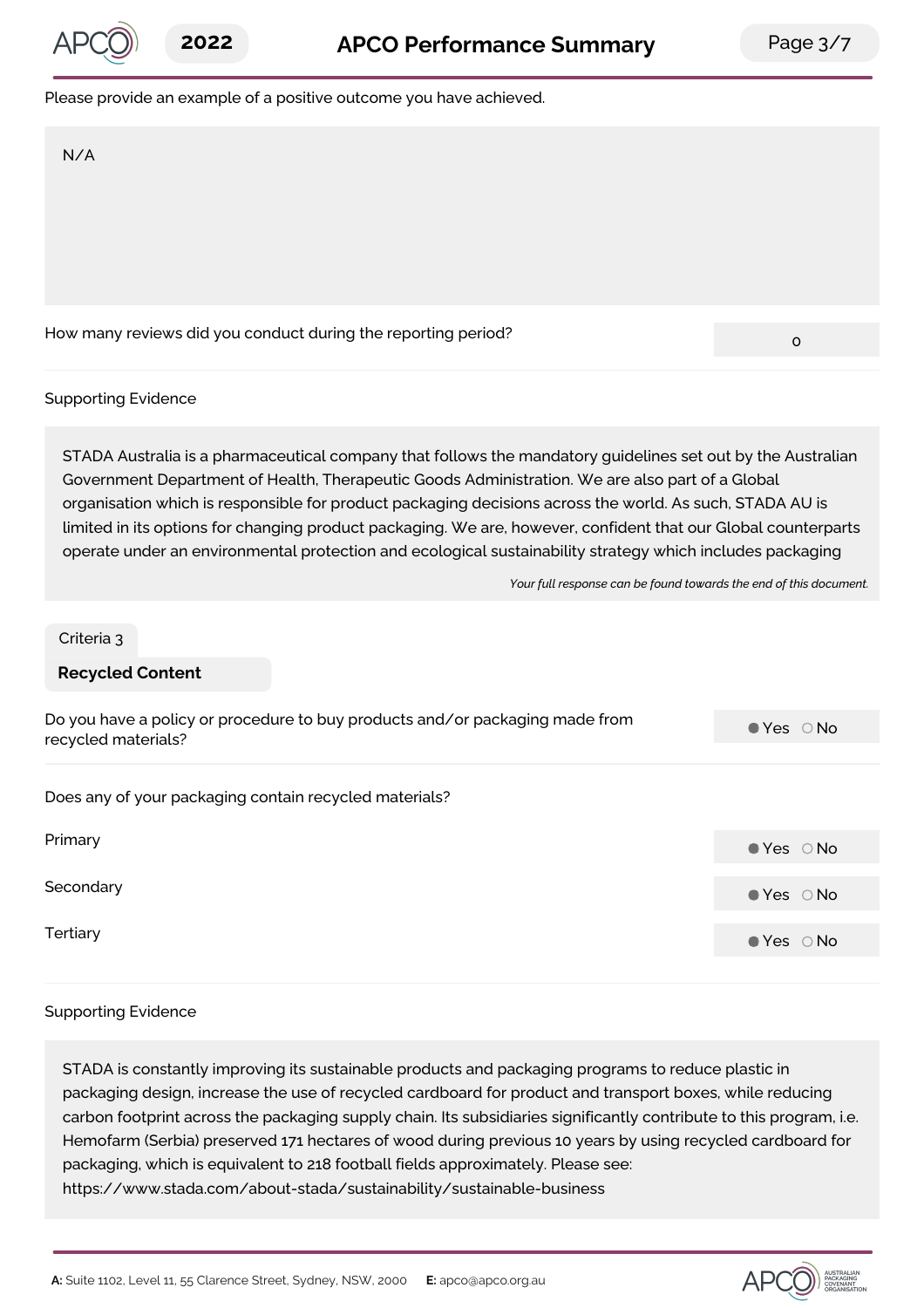

https://www.dhl.com/discover/en-global/business/business-ethics/sustainable-packaging-in-logistics

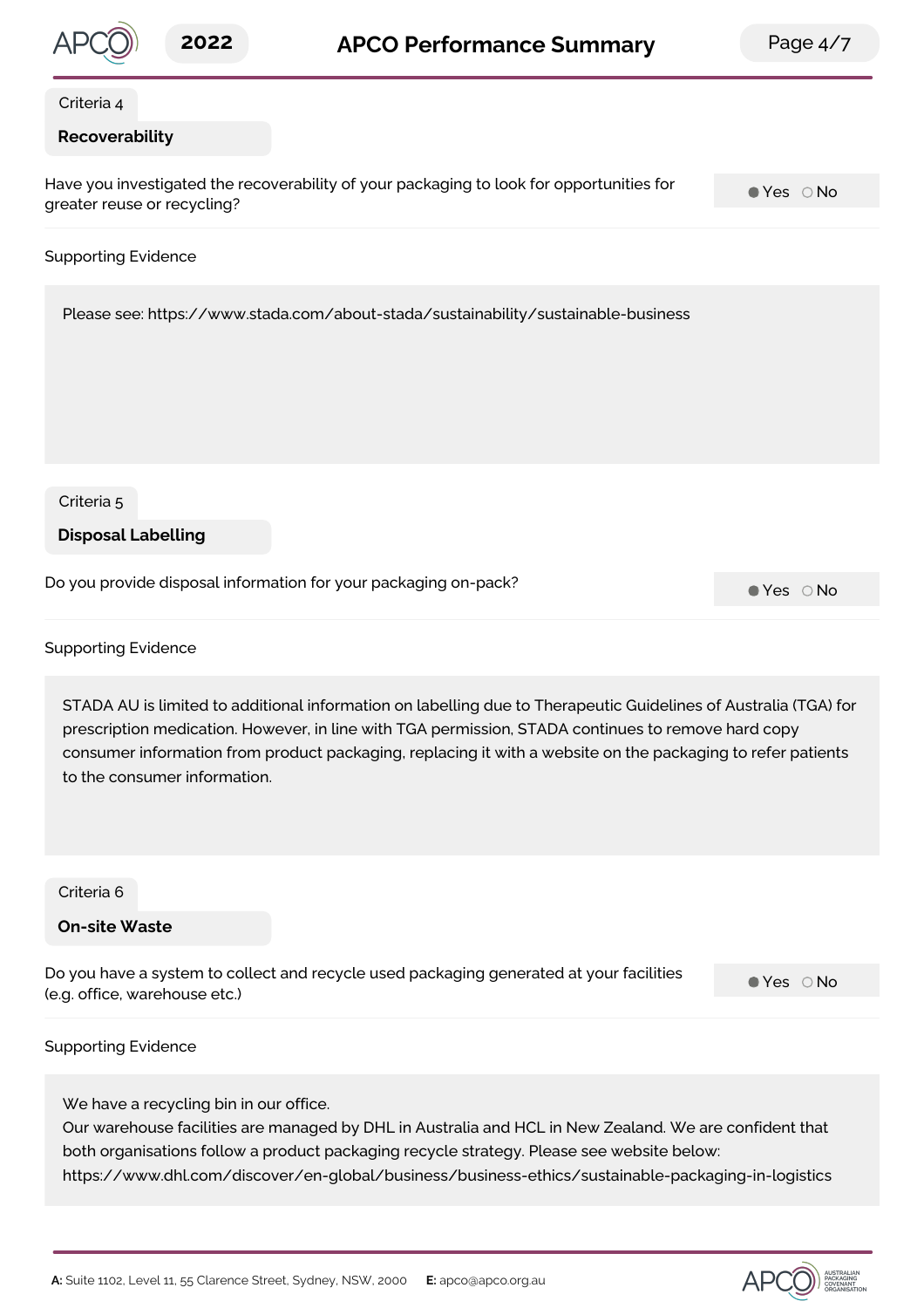

#### Criteria 7

### **Problematic Materials**

Which of the following activities do you undertake to help reduce the impact of litter?

- Conduct regular clean-ups on-site
- $\bigcap$ Participate in Business Clean-Up Day
- $\bigcap$ Redesign packaging to eliminate components that may have the propensity to become litter
- $\circ$ Other (please specify)

Please specify

 $\circ$ None of the above

#### Supporting Evidence

STADA seeks to select partners for various B2B transactions that align with our global values and strategy in relation to packaging and sustainability. We currently partner with DHL for the distribution of our products, in part due to their commitment to environmental/packaging sustainability. This partnership is systematically reviewed on a yearly basis to ensure operations remain acceptable. Evidence of DHL's commitments can be

*Your full response can be found towards the end of this document.*

# **Additional Information**

#### $\circ$ No additional information

Please tell us about any innovative packaging sustainability initiatives you have implemented during your chosen 12 month reporting period.

#### Medication Improvements

- STADA AU has reduced the need to use synthetic material to make medication pump belts and has transitioned to home-made pump pouches

- STADA AU has stopped using hard plastic boxes to store medication pumps and has moved to recycled

*Your full response can be found towards the end of this document.*

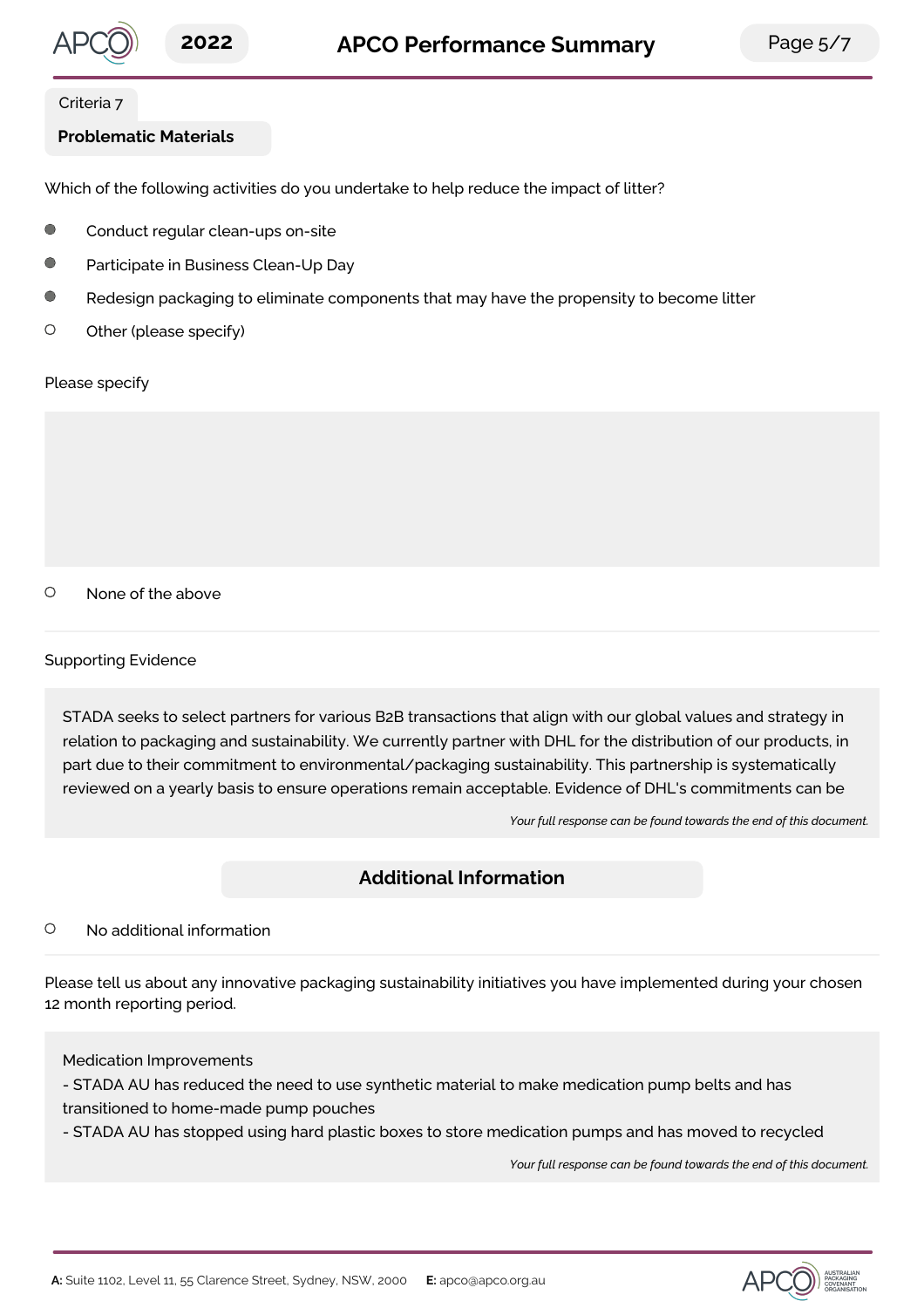

Please tell us of any constraints you may have had during your chosen 12 month reporting period that has impacted on your packaging sustainability initiatives and Covenant obligations.

STADA prescription medication packaging is governed by the Therapeutics Guidelines of Australia packaging guidelines.

# **Full Open Responses**

Criteria 2 - Supporting Evidence

STADA Australia is a pharmaceutical company that follows the mandatory guidelines set out by the Australian Government Department of Health, Therapeutic Goods Administration. We are also part of a Global organisation which is responsible for product packaging decisions across the world. As such, STADA AU is limited in its options for changing product packaging. We are, however, confident that our Global counterparts operate under an environmental protection and ecological sustainability strategy which includes packaging and waste. This information is outlined on the STADA AG website: https://www.stada.com/aboutstada/sustainability/sustainable-business.

#### Criteria 7 - Supporting Evidence

STADA seeks to select partners for various B2B transactions that align with our global values and strategy in relation to packaging and sustainability. We currently partner with DHL for the distribution of our products, in part due to their commitment to environmental/packaging sustainability. This partnership is systematically reviewed on a yearly basis to ensure operations remain acceptable. Evidence of DHL's commitments can be found on their website. Evidence can also be provided to demonstrate STADA's relationship with DHL.

Additional Information - Please tell us about any innovative packaging sustainability initiatives you have implemented during your chosen 12 month reporting period.

Medication Improvements

- STADA AU has reduced the need to use synthetic material to make medication pump belts and has transitioned to home-made pump pouches

- STADA AU has stopped using hard plastic boxes to store medication pumps and has moved to recycled boxes.

Promotional Material

- STADA AU has increased the use of digital promotional material instead of printed promotional material. **Freight** 

- STADA AU has reduced shipping between suppliers, to head office and then to our employees by now supplying direct from suppliers to employees.